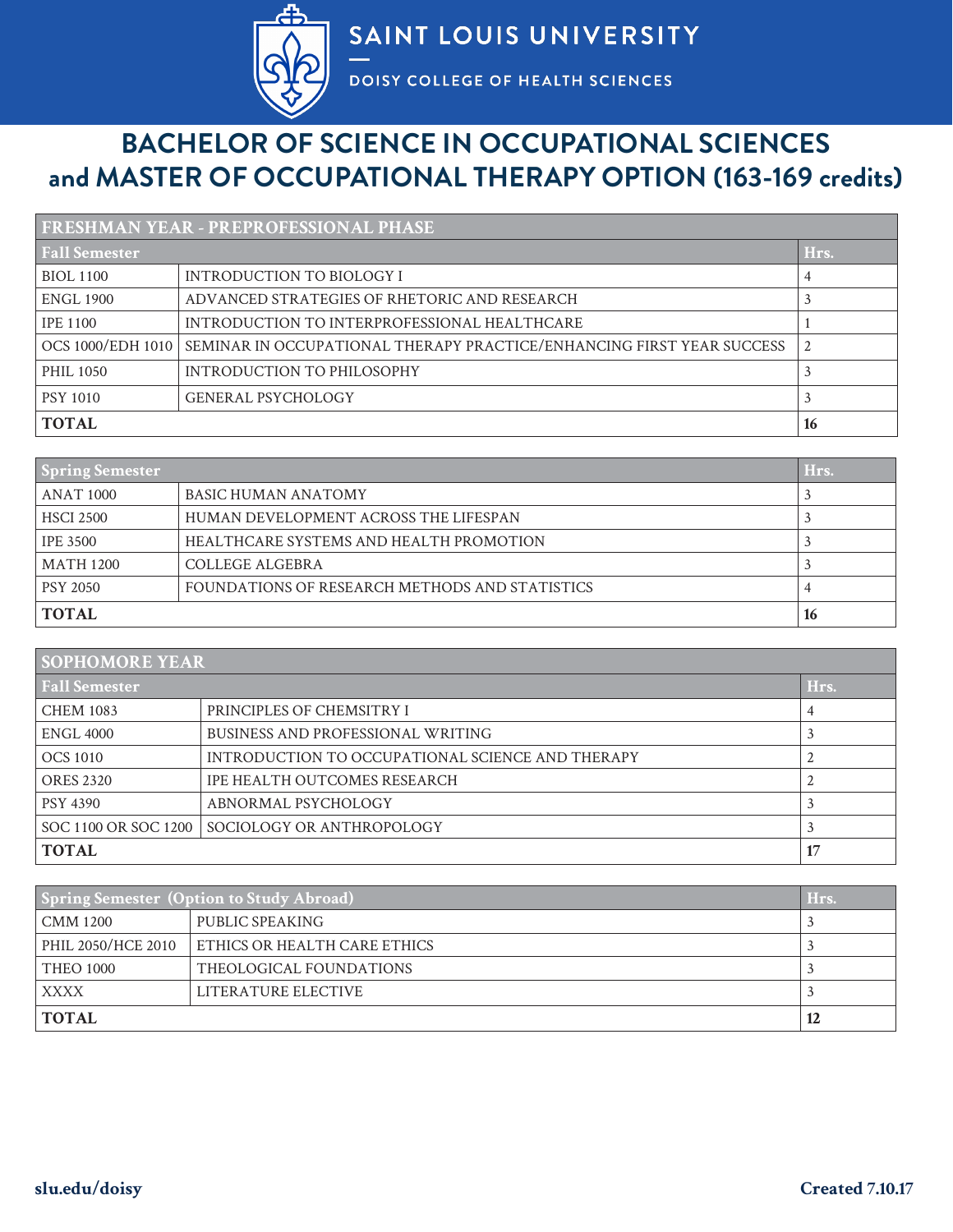

| <b>HUNIOR YEAR</b>                                       |                     |      |
|----------------------------------------------------------|---------------------|------|
| <b>Fall Semester</b>                                     |                     | Hrs. |
| HSI 2200                                                 | MEDICAL TERMINOLOGY |      |
| THE STUDY OF OCCUPATION<br>OCS 3120                      |                     |      |
| CONTEXTS OF OCCUPATION<br>OCS 3220                       |                     |      |
| DEVELOPMENT OF HUMANS AS OCCUPATIONAL BEINGS<br>OCS 3320 |                     |      |
| HUMAN PHYSIOLOGY<br>PPY 2540                             |                     |      |
| <b>TOTAL</b>                                             |                     | 16   |

| <b>Spring Semester</b> |                                                          | Hrs. |
|------------------------|----------------------------------------------------------|------|
| <b>IPE 4200</b>        | APPLIED DECISION-MAKING IN INTERPROFESSIONAL PRACTICE    |      |
| OCS 3520               | PERSONAL AND COMMUNITY WELLNESS                          |      |
| OCS 3620               | LIVED EXPERIENCES: DISABILITIES AND CHRONIC CONDITIONS   |      |
| OCS 3720               | CRITICAL PERSPECTIVES OF CULTURE, OCCUPATION AND JUSTICE |      |
| <b>PHYS 1050</b>       | PHYSICS OF THE HUMAN BODY                                |      |
| <b>TOTAL</b>           |                                                          | 15   |

| <b>SENIOR YEAR - PROFESSIONAL PHASE</b> |                      |      |
|-----------------------------------------|----------------------|------|
| <b>Summer Semester</b>                  |                      | Hrs. |
| ANAT 4000                               | <b>GROSS ANATOMY</b> |      |
| <b>TOTAL</b>                            |                      |      |

| <b>MASTER OF OCCUPATIONAL THERAPY YEAR 1</b> |                                               |      |
|----------------------------------------------|-----------------------------------------------|------|
| <b>Fall Semester</b>                         |                                               | Hrs. |
| <b>MOT 5020</b>                              | PROFESSIONAL DEVELOPMENT I                    |      |
| MOT 5150                                     | <b>KINESIOLOGY</b>                            |      |
| <b>MOT 5170</b>                              | NEUROSCIENCE IN OCCUPATIONAL THERAPY          |      |
| <b>MOT 5300</b>                              | FUNDAMENTALS OF OCCUPATIONAL THERAPY PRACTICE |      |
| <b>MOT 5460</b>                              | OCCUPATIONAL THERAPY WITH AGING ADULTS        |      |
| OCS 4620                                     | CLINCAL CONDITIONS AND PHENOMENOLOGY          |      |
| <b>TOTAL</b>                                 |                                               |      |

| <b>Spring Semester</b> |                                                               | Hrs. |
|------------------------|---------------------------------------------------------------|------|
| <b>IPE 4900</b>        | INTEGRATIVE INTERPROFESSIONAL PRACTICUM                       |      |
| <b>MOT 5030</b>        | PROFESSIONAL DEVELOPMENT II                                   |      |
| <b>MOT 5350</b>        | THEORETICAL FOUNDATIONS OF OCCUPATIONAL THERAPY               |      |
| <b>MOT 5400</b>        | OCCUPATIONAL THERAPY FOR ADULTS WITH PHYSICAL DYSFUNCTION     |      |
| <b>MOT 5410</b>        | OCCUPATIONAL THERAPY IN MENTAL HEALTH                         |      |
| <b>MOT 5450</b>        | OCCUPATIONAL PERFORMANCE AND ASSESSMENT OF CHILDREN AND YOUTH |      |
| MOT 5490               | APPLIED RESEARCH I                                            |      |
| <b>MOT 5500</b>        | APPLIED RESEARCH II                                           |      |
| <b>TOTAL</b>           |                                                               | 18   |